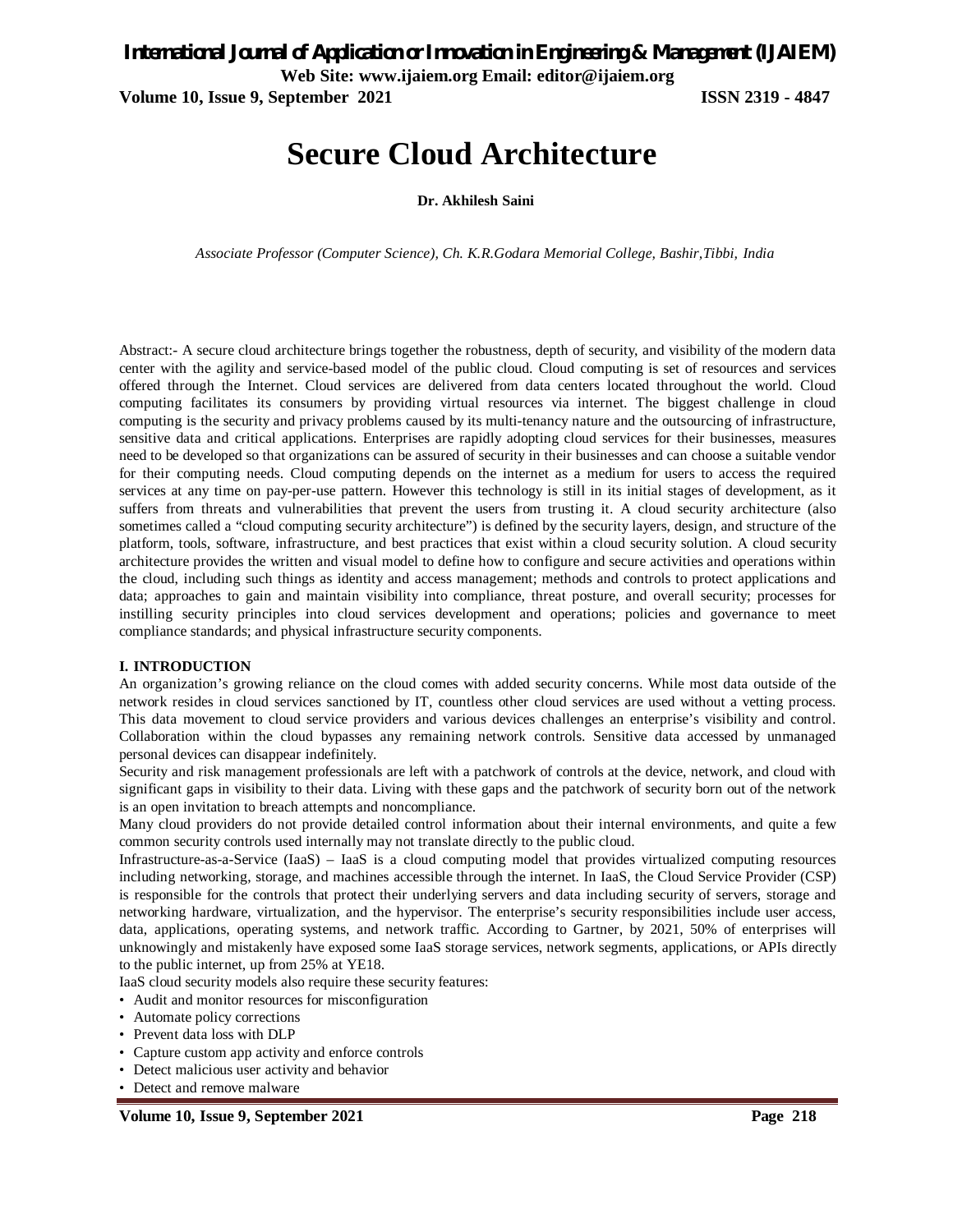**Volume 10, Issue 9, September 2021 ISSN 2319 - 4847** 

- Discover rouge IaaS services and accounts
- Identify provisioned user risk
- Enrich native cloud platform forensics
- Manage multiple IaaS providers

According to Gartner, through 2023, at least 99% of cloud security failures will be the customer's fault. Through 2024, workloads that leverage the programmability of cloud infrastructure to improve security protection will demonstrate improved compliance and at least 60% fewer security incidents than those in traditional data centers. As with onpremises data centers, the majority of successful cloud attacks are caused by mistakes, such as misconfiguration, missing patches, or mismanaged credentials. To achieve more secure cloud-based infrastructure and platform services, Gartner recommends a systematic and risk-based approach for IaaS/PaaS security using a set of layered capabilities.

Platform-as-a-Service (PaaS) – The CSP secures a majority of a PaaS cloud service model, however, the enterprise is responsible for the security of its applications. PaaS builds upon IaaS deploying applications without taking on the cost and resources required to buy and manage hardware, software, and hosting capabilities. These features can include:

- Cloud Access Security Brokers (CASB)
- Cloud workload protection platforms (CWPP)
- Cloud security posture management (CSPM)
- Business analytics/intelligence
- Logs
- IP restrictions
- API gateways
- Internet of Things (IoT)

Software-as-a-Service (SaaS) – Terms of security ownership within SaaS are negotiated with the CSP as part of their service contract. SaaS often hosts an enterprise's physical, infrastructure, hypervisor, network traffic, and operating system. SaaS apps and infrastructure controls can include:

- Enforce data loss prevention (DLP)
- Prevent unauthorized sharing of sensitive data to wrong people
- Block sync/download of corporate data to personal devices
- Detect compromised account, insider threats, and malware
- Gain visibility into unsanctioned applications
- Audit for misconfiguration
- New architectural elements of enterprise security in the cloud

CASB-Anchored Multi-Cloud Safety Net

- Central shared security for:
- Cloud Edge
- Cloud-related traffic monitoring and preventative controls
- Data, user behavior, and activity monitoring within and across authorized and unauthorized SaaS CSPs
- Malware protection across CSPs
- Shadow cloud use protection
- Cloud Infrastructure
- Configuration management for IaaS/PaaS
- Container security, data protection, and other shared aspects application security
- Traffic within/to/from IaaS/PaaS
- Threat management

Cross-CSP Identity, Authorization and Authentication:-

• Must be implemented across all cloud providers in use and authorization/authentication security

CSP and Application Project Security Basics:-

• Implementation, configuration, and audit of security design and configurations necessarily within each SaaS or IaaS/PaaS CSP, like CSP-end IAM configuration or network configuration. Often implemented initially through individual projects, then centrally for application projects within a specific CSP.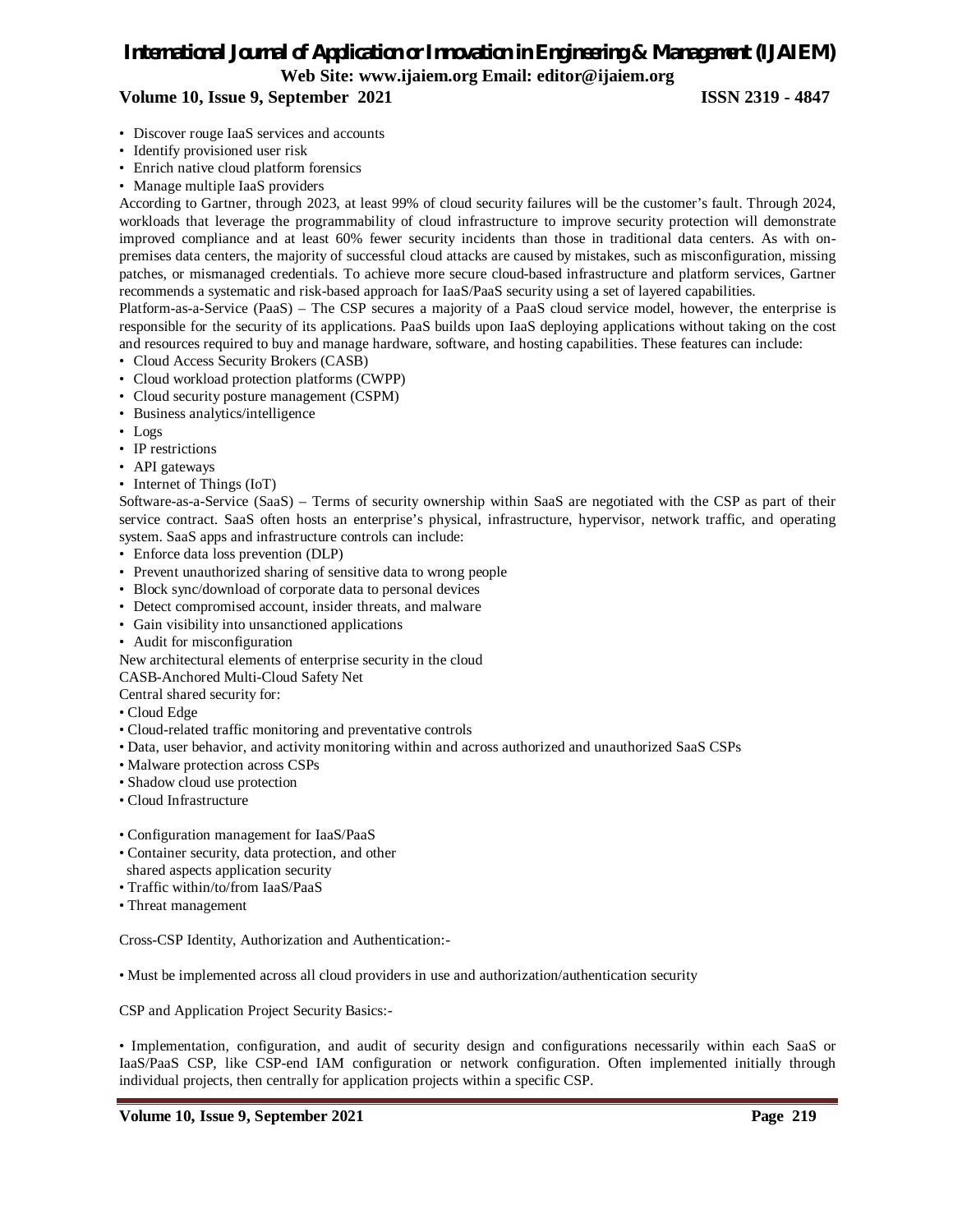### *International Journal of Application or Innovation in Engineering & Management (IJAIEM)* **Web Site: www.ijaiem.org Email: editor@ijaiem.org Volume 10, Issue 9, September 2021 ISSN 2319 - 4847**

Cloud security, in general, refers to the protection of information, applications, data, platforms, and infrastructure that operate or exist within the cloud. Cloud security is applicable to all types of cloud computing infrastructures, including public clouds, private clouds, and hybrid clouds. Cloud security is a type of cyber security.



Cloud Computing represented as a stack of service



Secure Cloud Architecture.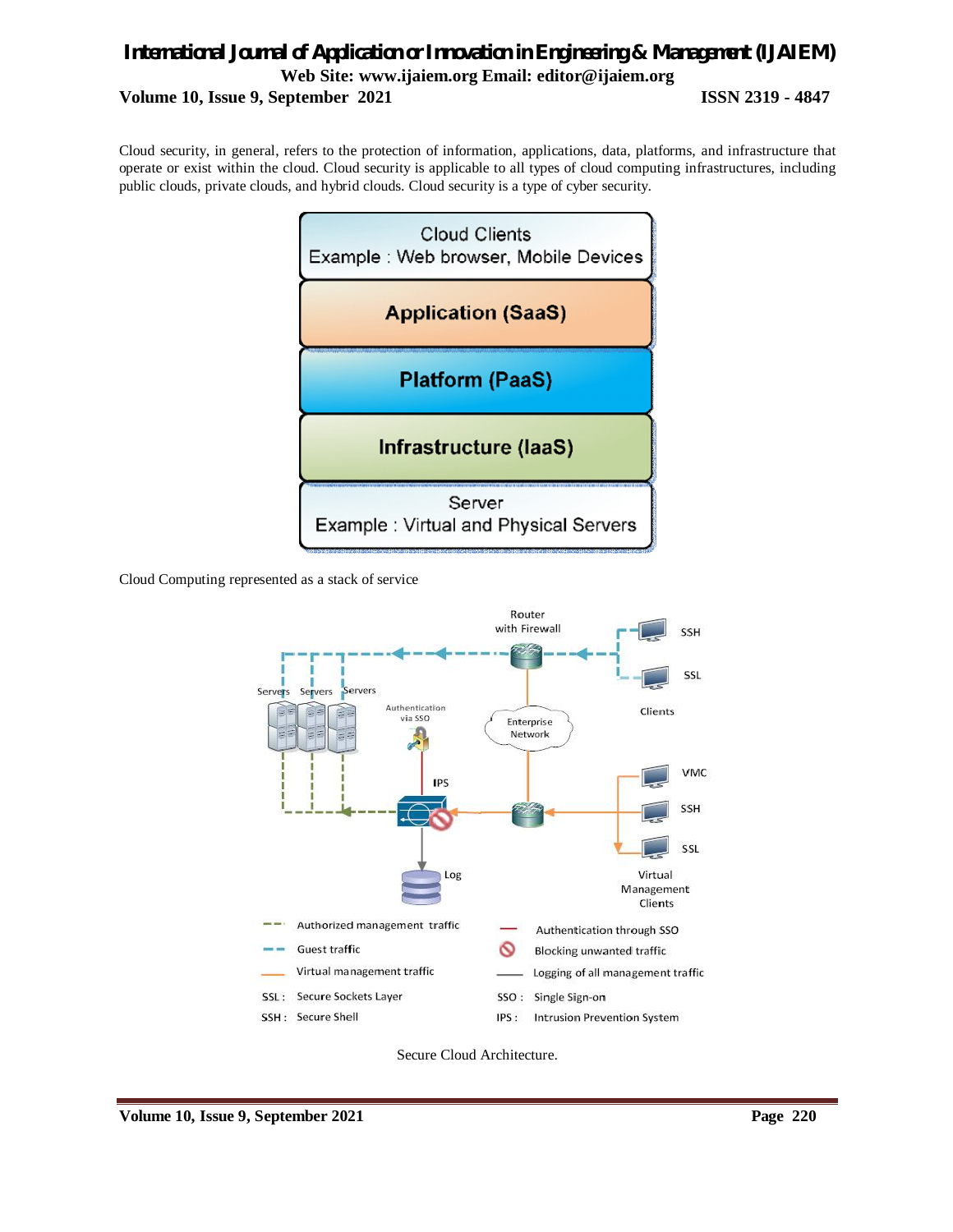#### **Volume 10, Issue 9, September 2021 ISSN 2319 - 4847**

**THREAT MODEL FOR CLOUD:-** An abstract view of threat model for Cloud computing is shown in Figure. Cloud clients are facing two types of security threats viz; external and internal attacks.

Threat model for Cloud computing. Advanced Computing: Malicious user outside the Cloud often performs DoS or DDoS attacks to affect the availability of Cloud services and resources. Port scanning, IP spoofing, DNS poisoning, phishing are also executed to gain access of Cloud resources. A malicious user can capture and analyze the data in the packets sent over this network by packet sniffing. IP spoofing occurs when a malicious user impersonates a legitimate users IP address where they could access information that they would not have been able to access otherwise. Availability is very important. Not having access to services when needed can be a disaster for anyone especially in the case of being denied service. This can occur when exhaustion of the host servers causes requests from legitimate consumers to be denied. This can cost a company large amounts of money and time if the services they depend on to operate are not available. Internal attacker (authorized user) can easily get access to other user's resources without being detected. An insider has higher privileges and knowledge (related to network, security mechanism and resources to attack) than the external attacker. Therefore, it is easy for an insider to penetrate an attack than external attackers.

**VULNERABILITIES TO CLOUD COMPUTING** In Cloud, existing vulnerabilities, threats, and associated attacks raise several security concerns. Vulnerabilities in Cloud can be defined as the loopholes in the security architecture of Cloud, which can be exploited by an adversary via sophisticated techniques to gain access to the network and other infrastructure resources. In this section, we discuss major Cloud specific vulnerabilities, which pose serious threats to Cloud computing. Session Riding and Hijacking Session hijacking refers to use of a valid session key to gain unauthorized access for the information or services residing on a computer system, it also refers to theft of a cookie used to authenticate a user to a remote server and it is relevant to web application technologies weaknesses in the web application structure at their disposal that gives the chance to hackers in order to accomplish a wide variety of malicious activities. While session riding refers to the hackers sending commands to a web application on behalf of the targeted user by just sending that user an email or tricking the user into visiting a specially crafted website. Session riding deletes user data, executes online transactions like bids or orders, sends spam to an intranet system via internet and changes system as well as network configurations or even opens the firewall. However, the web technologies evolution and refinement also brings new techniques that compromise sensitive data, provide access to theoretically secure networks and pose threats to the daily operation of online businesses.

Reliability and Availability of Service In terms of reliability and availability, cloud computing is not a perfect technology. For example in February 2008, Amazon's Web Service (Amazons-S3) cloud storage infrastructure went down for several hours, causing data loss and access issues with multiple Web 2.0 services. With more services being built on top of cloud computing infrastructures, an outage or failure can create a domino effect by taking down large amounts of Internet based services and applications which raise several questions such as in cases of failure, what forms of settlement exist for stakeholders? What is the responsibility of cloud providers? What will be appropriate procedures to overcome these issues?. Insecure Cryptography Attackers' can decode any cryptographic mechanism or algorithm as main methods to hack them are discovered. It's common to find crucial flaws in cryptographic algorithm Advanced Computing: For example in cloud virtualization providers uses virtualization software to partition servers into images that are provided to the users as on-demand services . Although utilization of those VMs into cloud providers' data centres provides more flexible and efficient setup than traditional servers but they don't have enough access to generate random numbers needed to properly encrypt data. This is one of the fundamental problems of cryptography. How do computers produce truly random numbers that can't be guessed or replicated? In PCs, OS typically monitors users' mouse movements and key strokes to gather random bits of data that are collected in a so-called Entropy Pool (a set of unpredictable numbers that encryption software automatically pulls to generate random encryption passkeys). In servers,

one that don't have access to a keyboard or mouse, random numbers are also pulled from the unpredictable movements of the computer's hard drive. VMs that act as physical machines but are simulated with software have fewer sources of entropy. For example Linux-based VMs, gather random numbers only from the exact millisecond time on their internal clocks and that is not enough to generate strong keys for encryption Data Protection and Portability:- Although the cloud services are offered based on a contract among client and a provider but what will happen when the contract is terminated and client doesn't wants to continue anymore. The question is, will the sensitive data of client be deleted or misused by the provider. Secondly if the provider went out of business due to any reason, what will happen to the services and data of the client? Will the provider handout the data of client to some other provider, if yes, will client trust the new provider? Considering these questions we can say that data protection and portability remains as one of main weaknesses of cloud computing.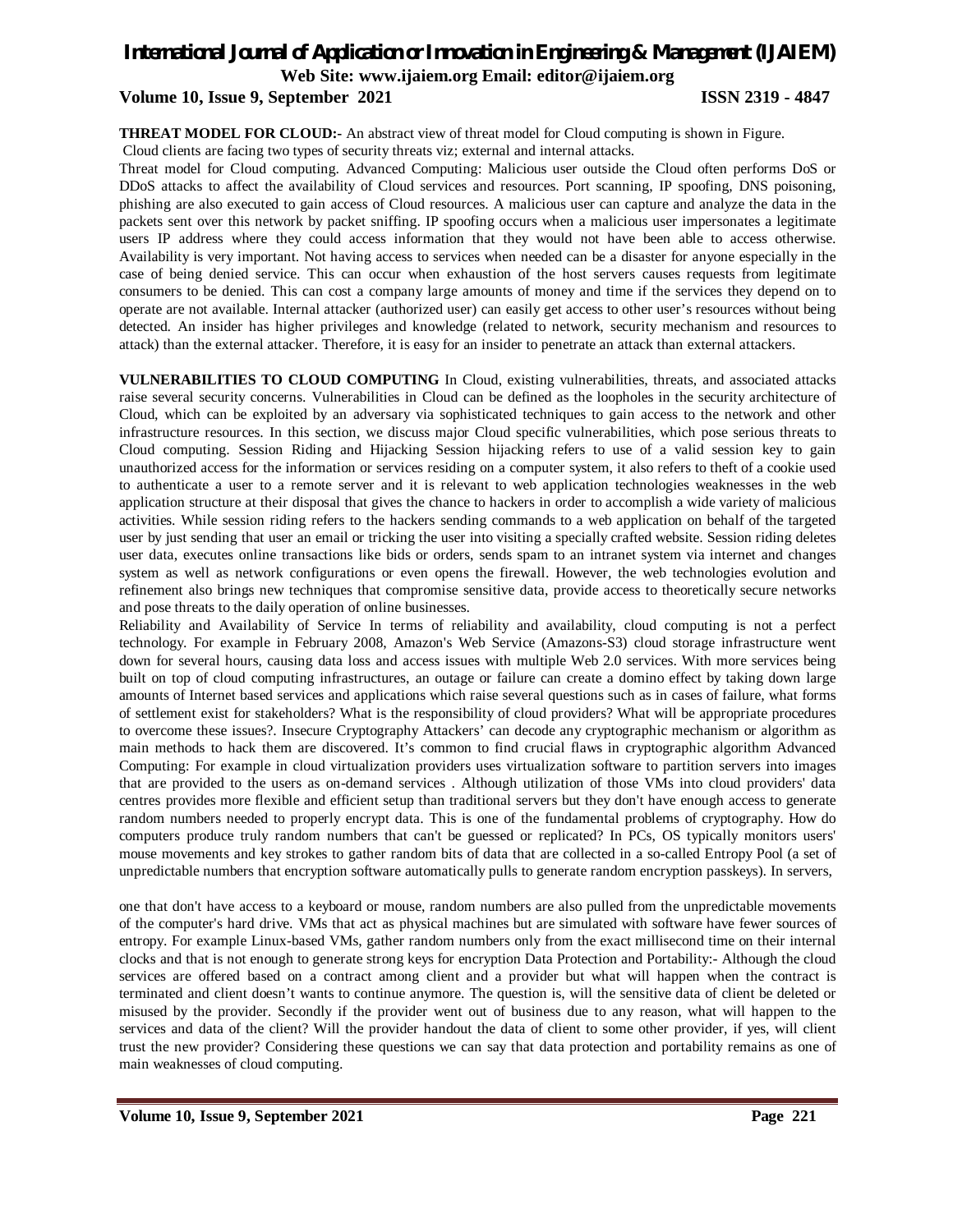## *International Journal of Application or Innovation in Engineering & Management (IJAIEM)*

**Web Site: www.ijaiem.org Email: editor@ijaiem.org**

**Volume 10, Issue 9, September 2021 ISSN 2319 - 4847**

**THREATS TO CLOUD COMPUTING:-** In this section, we discuss threats relevant to the security architecture of Cloud services. We discuss here some potential threats relevant to Cloud and their remedies based on our experience of implementing the cloud.

Changes to business model Cloud computing changes the way in which IT services are delivered. As servers, storage and applications are provided by off-site external service providers, organizations need to evaluate the risks associated with the loss of control over the infrastructure. This is one of the major threats which hinder the usage of Cloud computing services. Mitigation: A reliable end-to-end encryption and appropriate trust management scheme can simplify such a threat to some extent. Abusive use of Cloud computing Cloud computing provides several utilities including bandwidth and storage capacities. Some vendors also give a predefined trial period to use their services. However, they do not have sufficient control over the attackers, malicious users or spammers that can take advantages of the trials. These can often allow an intruder to plant a malicious attack and prove to be a platform for serious attacks. Areas of concern include password and key cracking, etc. Such threats affect the IaaS and PaaS service models. Mitigation: To remediate this, initial registration should be through proper validation/verification and through stronger authentication. In addition to this, the user's network traffic should be monitored comprehensively. Advanced Computing: APIs to allow their customers to design an interface for interacting with Cloud services. These interfaces often add a layer on top of the framework, which in turn would increase the complexity of Cloud. Such inter- faces allow vulnerabilities (in the existing API) to move to the Cloud environment. Improper use of such interfaces would often pose threats such as clear-text authentication, transmission of content, improper authorizations, etc. Such type of threat may affect the IaaS, PaaS, and SaaS service models. Mitigation: This can be avoided by using a proper security model for Cloud provider's interface and ensuring strong authentication and access control mechanism with encrypted transmission. Malicious insiders Most of the organizations hide their policies regarding the level of access to employees and their recruitment procedure for employees. However, using a higher level of access, an employee can gain access to confidential data and services. Due to lack of transparency in Cloud provider's process and procedure, insiders often have the privilege. Insider activities are often bypassed by a firewall or Intrusion Detection system (IDS) assuming it to be a legal activity. However, a trusted insider may turn into an adversary. In such a situation, insiders can cause a considerable effect on Cloud service offerings, for example, malicious insiders can access confidential data and gain control over the Cloud services with no risk of detection. This type of threat may be relevant to SaaS, PaaS, and IaaS. Mitigation: To avoid this risk, more transparency is required in security and management process including compliance reporting and breach notification.

Shared technology issues/multi-tenancy nature In multi-tenant architecture, virtualization is used to offer shared ondemand services. The same application is shared among different users having access to the virtual machine. However, as highlighted earlier, vulnerabilities in a hypervisor allow a malicious user to gain access and control of the legitimate users' virtual machine. IaaS services are delivered using shared resources, which may not be designed to provide strong isolation for multi-tenant architectures. This may affect the overall

architecture of Cloud by allowing one tenant to interfere in the other, and hence affecting its normal operation. This type of threat affects IaaS. Mitigation: Implementation of SLA for patching, strong authentication, and access control to administrative tasks are some of the solutions to address this issue.

Data loss and leakage: Data may be compromised in many ways. This may include data compromise, deletion, or modification. Due to the dynamic and shared nature of the Cloud, such threat could prove to be a major issue leading to data theft. Examples of such threats are lack of authentication, authorization and audit control, weak encryption algorithms, weak keys, risk of association, unreliable data center, and lack of disaster recovery. This threat can applicable to SaaS, PaaS, and IaaS. Mitigation: Solutions include security of API, data integrity, secure storage for used keys, data backup, and retention policies.

Service hijacking Service hijacking may redirect the client to an illegitimate website. User accounts and service instances could in turn make a new base for attackers. Phishing attack, fraud, exploitation of software vulnerabilities, reused credentials, and passwords may pose service or account hijacking. This threat can affect IaaS, PaaS, and SaaS. Advanced Computing:

Risk profiling Cloud offerings make organizations less involved with ownership and maintenance of hardware and software. This offers significant advantages. However, these makes them unaware of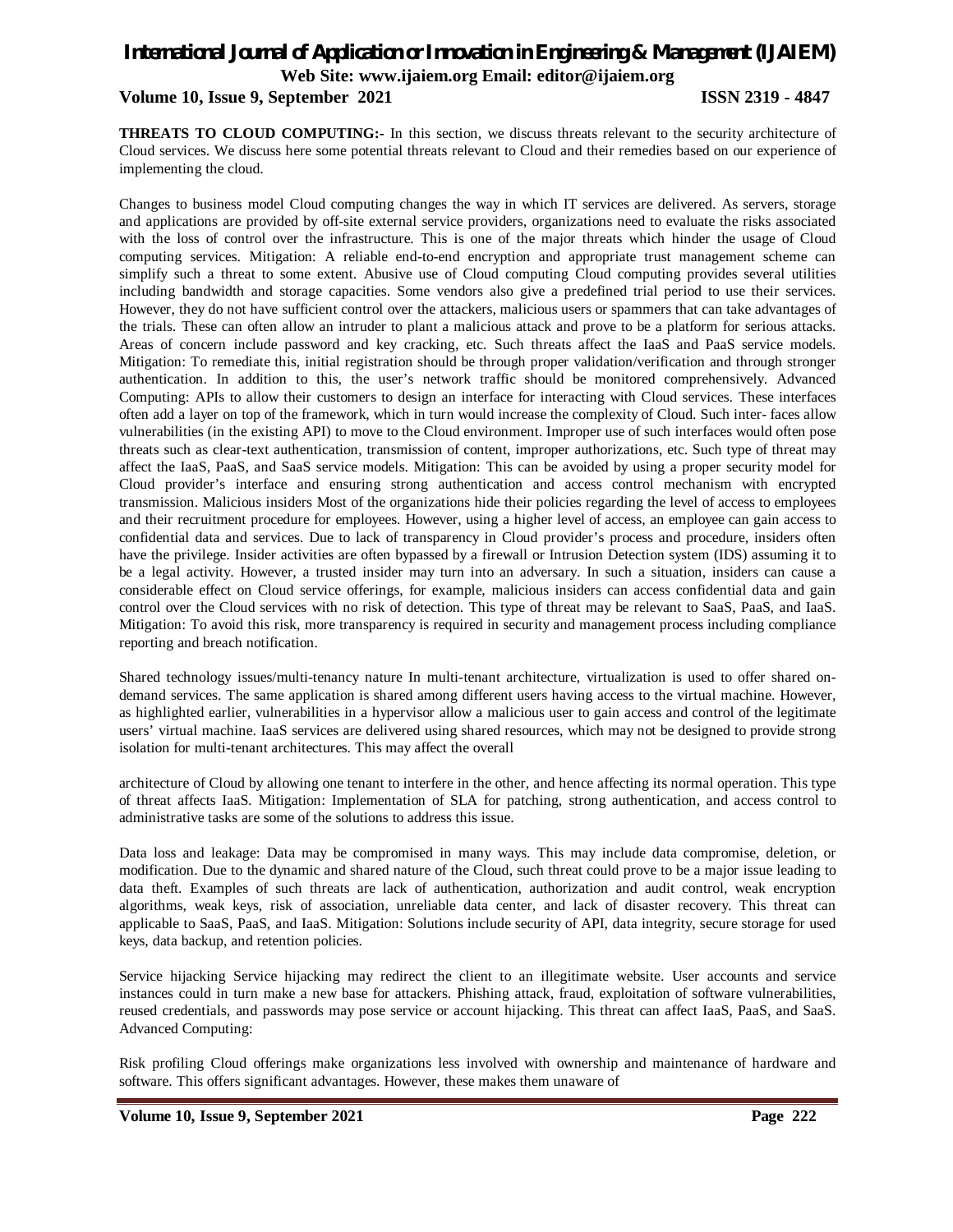**Volume 10, Issue 9, September 2021 ISSN 2319 - 4847**

internal security procedures, security compliance, hardening, patching, auditing, and logging process and expose the organization to greater risk. Mitigation: To avoid this Cloud provider should disclose partial infrastructure details, logs, and data. In addition to this, there should also be a monitoring and alerting system.

Identity theft Identity theft is a form of fraud in which someone pretends to be someone else, to access resources or obtain credit and other benefits. The victim (of identity theft) can suffer adverse consequences and losses and held accountable for the perpetrator's actions. Relevant security risks include weak password recovery workflows, phishing attacks, key loggers, etc. This affects SaaS, PaaS, and IaaS. Mitigation: The solution is to use strong authentication mechanisms.

**ATTACKS ON CLOUD COMPUTING:-** By exploiting vulnerabilities in Cloud, an adversary can launch the following attacks.

Zombie attack Through the Internet, an attacker tries to flood the victim by sending requests from innocent hosts in the network. These types of hosts are called zombies. In the Cloud, the requests for Virtual Machines (VMs) are accessible by each user through the Internet. An attacker can flood the large number of requests via zombies. Such an attack interrupts the expected behavior of Cloud affecting availability of Cloud services. The Cloud may be overloaded to serve a number of requests, and hence exhausted, which can cause DoS (Denial of Service) or DDoS (distributed denial of service) to the servers. Cloud in the presence of attacker's flooded requests cannot serve valid user's requests. Mitigation: However, better authentication and authorization and IDS/IPS can provide protection against such an attack.

Service injection attack Cloud system is responsible for determining and eventually instantiating a free-to- use instance of the requested service. The address for accessing that new instance is to be communicated back to the requesting user. An adversary tries to inject a malicious service or new virtual machine into the Cloud system and can provide malicious service to users. Cloud malware affects the Cloud services by changing (or blocking) Cloud functionalities. Consider a case wherein an adversary creates his/her malicious services like SaaS, PaaS, or IaaS and adds it to the Cloud system. If an adversary succeeds to do this, then valid requests are redirected to the malicious services automatically. Mitigation: To defend against this type of attack, service integrity checking module should be implemented. Strong isolation between VMs may disable the attacker from injecting malicious code in the neighbor's VM.

**CLOUD COMPUTING CHALLENGES:-** The current adoption of cloud computing is associated with numerous challenges because users are still skeptical about its authenticity. Based on a survey conducted by IDC in 2008, the major challenges that prevent Cloud Computing from being adopted are recognized by organizations are as follows:

A. Security: It is clear that the security issue has played the most important role in hindering Cloud computing acceptance. Without doubt, putting your data, running your software on someone else's hard disk using someone else's CPU appears daunting to many. Well-known security issues such as data loss, phishing, botnet (running remotely on a collection of machines) pose serious threats to organization's data and software. Moreover, the multi-tenancy model and the pooled computing resources in cloud

B.computing has introduced new security challenges that require novel techniques to tackle with. For example, hackers can use Cloud to organize botnet as Cloud often provides more reliable infrastructure services at a relatively cheaper price for them to start an attack.

C.Costing Model: Cloud consumers must consider the tradeoffs amongst computation, communication, and integration. While migrating to the Cloud can significantly reduce the infrastructure cost, it does raise the cost of data communication, i.e. the cost of transferring an organization's data to and from the public and community Cloud and the cost per unit of computing resource used is likely to be higher. This problem is particularly prominent if the consumer uses the hybrid cloud deployment model where the organization's data is distributed amongst

D. a number of public/private (in-house IT infrastructure)/community clouds. Intuitively, on demand computing makes sense only for CPU intensive jobs.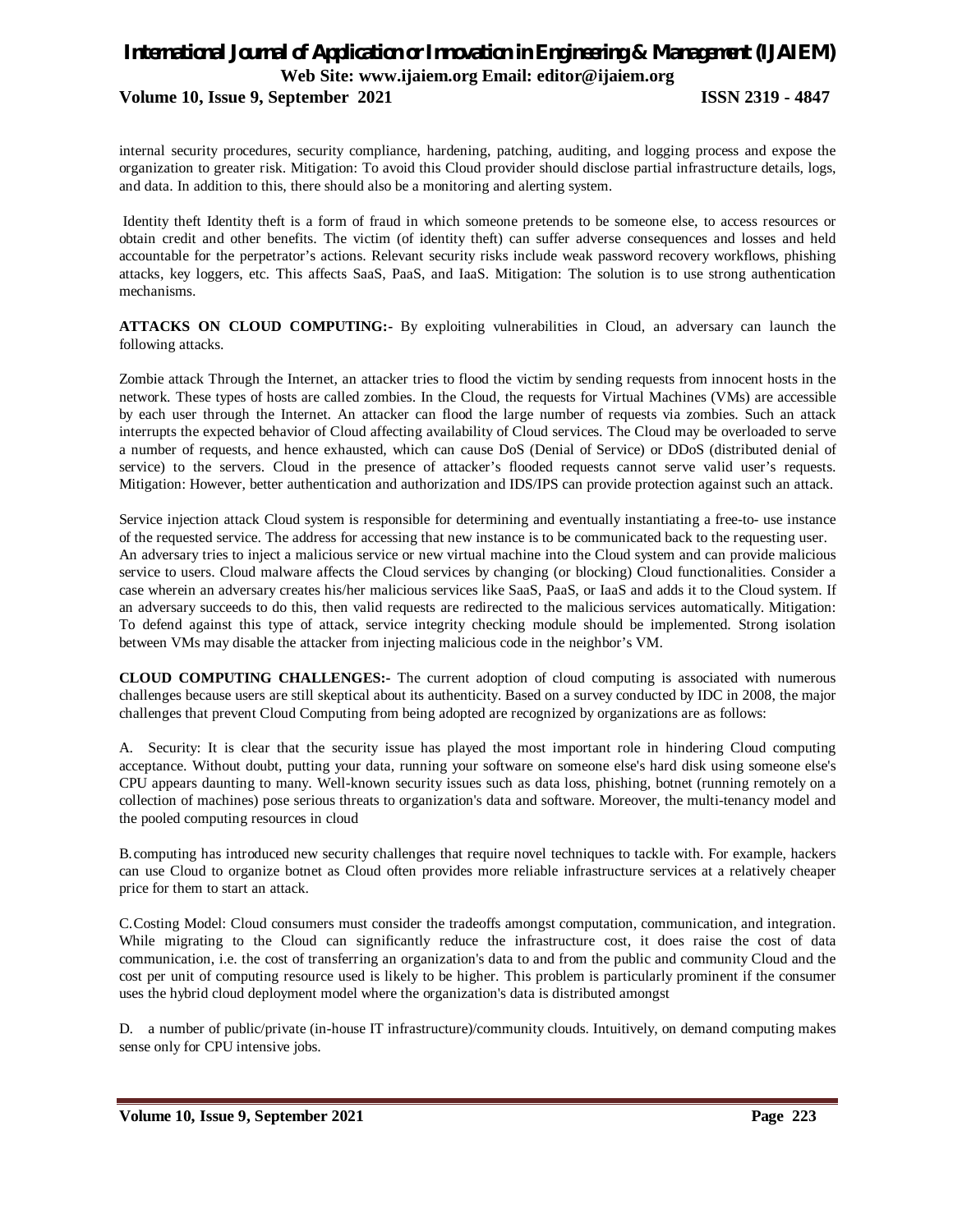#### **Volume 10, Issue 9, September 2021 ISSN 2319 - 4847**

E. Charging Model: The elastic resource pool has made the cost analysis a lot more complicated than regular data centers, which often calculates their cost based on consumptions of static computing. Moreover, an instantiated virtual machine has become the unit of cost analysis rather than the underlying physical server. For SaaS cloud providers, the cost of developing

F. multitenancy within their offering can be very substantial. These include: re-design and redevelopment of the software that was originally used for single-tenancy, cost of providing new features that allow for intensive customization, performance and security enhancement for concurrent user access, and dealing with complexities induced by the above changes. Consequently, SaaS providers need to weigh up the trade-off between the provision of multitenancy and the cost-savings yielded by multi-tenancy such as reduced overhead through amortization, reduced number of on-site software licenses, etc. Therefore, a strategic and viable charging model for SaaS provider is crucial for the profitability and sustainability of SaaS cloud providers.

G. Service Level Agreement (SLA): Although cloud consumers do not have control over the underlying computing resources, they do

need to ensure the quality, availability,

reliability, and performance of these resources when consumers have migrated their core business functions onto their entrusted cloud. In other words, it is vital for consumers to obtain guarantees from providers on service delivery. Typically, these are provided through Service Level Agreements (SLAs) negotiated between the providers and consumers. The very first issue is the definition of SLA specifications in such a way that has an appropriate level of granularity, namely the tradeoffs between expressiveness and complicatedness, so that they can cover most of the consumer expectations and is relatively simple to be weighted, verified, evaluated, and enforced by the resource allocation mechanism on the cloud. In addition, different cloud offerings (IaaS, PaaS, and SaaS) will need to define different SLA met specifications. This also raises a number of implementation problems for the cloud providers. Furthermore, advanced SLA mechanisms need to constantly incorporate user feedback and customization features into the SLA evaluation framework

E. What to migrate: Based on a survey (Sample size = 244) conducted by IDC in 2008, the seven IT systems/applications being migrated to the cloud are: IT Management Applications (26.2%), Collaborative Applications (25.4%), Personal Applications

(25%), Business Applications (23.4%), Applications Development and Deployment (16.8%), Server Capacity (15.6%), and Storage Capacity (15.5%). This result reveals that organizations still have security/privacy concerns in moving their data on to the Cloud. Currently, peripheral functions such as IT management and personal applications are the easiest IT systems to move. Organizations are conservative in employing IaaS compared to SaaS. This is partly because marginal functions are often outsourced to the Cloud, and core activities are kept in-house. The survey also shows that in three years time, 31.5% of the organization will move their Storage Capacity to the cloud. However this number is still relatively low compared to Collaborative Applications (46.3%) at that time.

H.Cloud Interoperability Issue: Currently, each cloud offering has its own way on how cloud clients/applications/users interact with the cloud, leading to the "Hazy Cloud" phenomenon. This severely hinders the development of cloud ecosystems by forcing vendor locking, which prohibits the ability of users to choose from alternative vendors/offering simultaneously in order to optimize resources at different levels within an organization. More importantly, proprietary cloud APIs makes it very difficult to integrate cloud services with an organization's own existing legacy systems

(e.g. an on-premise data centre for highly interactive modeling applications in a pharmaceutical company).The primary goal of interoperability is to realize the seamless fluid data across clouds and between cloud and local applications. There are a number of levels that interoperability is essential for cloud computing. First, to optimize the IT asset and computing resources, an organization often needs to keep in-house IT assets and capabilities associated with their core competencies while outsourcing marginal functions and activities (e.g. the human resource system) on to the cloud. Second, more often than not, for the purpose

of optimization, an organization may need to outsource a number of marginal functions to cloud services offered by different vendors.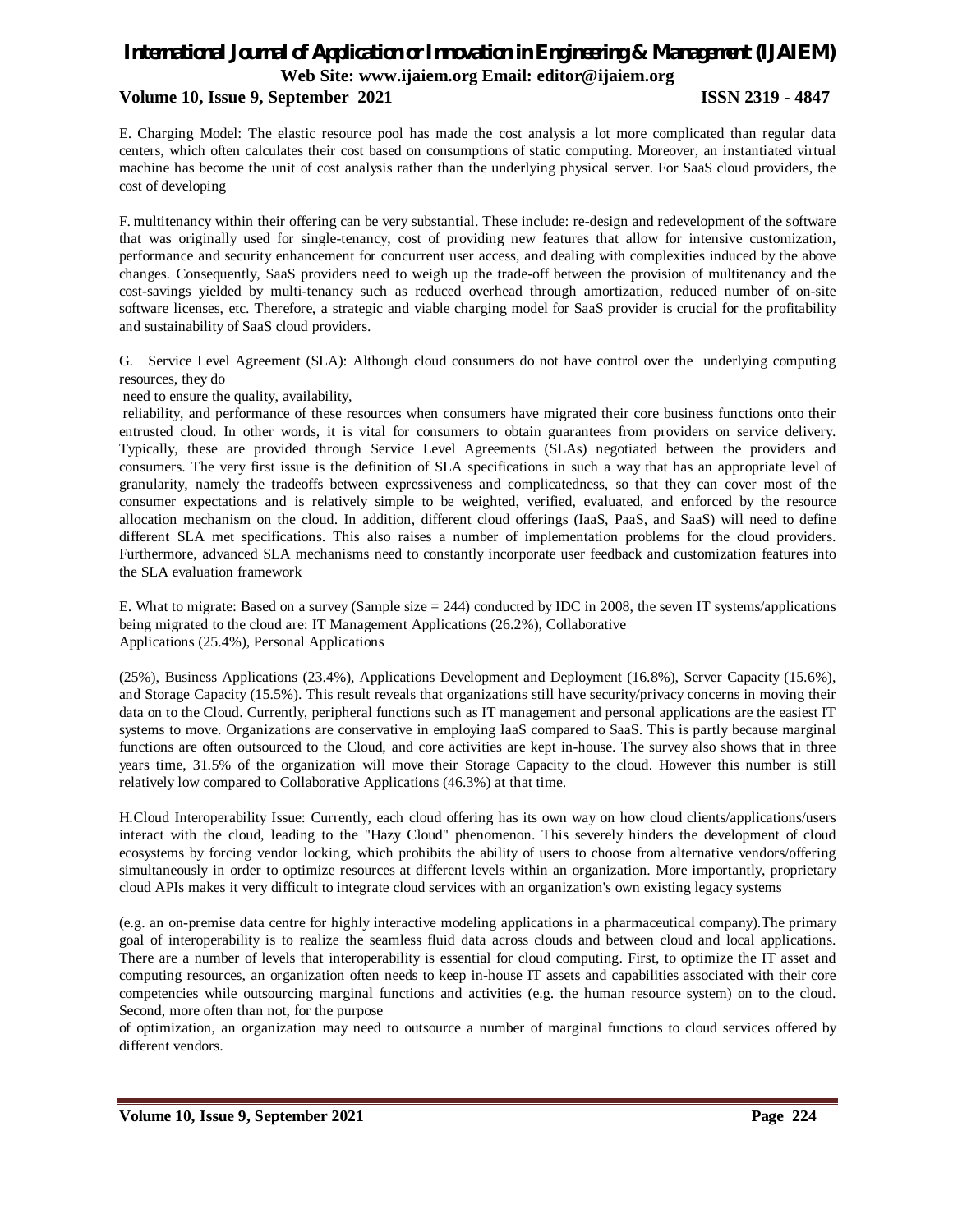#### **Volume 10, Issue 9, September 2021 ISSN 2319 - 4847**

I. Standardization appears to be a good solution to address the interoperability issue. However, as cloud computing just starts to take off, the interoperability problem has not appeared on the pressing agenda of major industry cloud vendors.

#### **CLOUD COMPUTING SAFETY MEASURES**

Cloud computing security is an emerging sub-area of PC security, security management, and much more comprehensively, data security. This refers to a comprehensive collection of techniques, developments, and controls conveyed to secure information, applications, and the associated Cloud

Computing environment (Reeja, 2012). With regard to this research, it involves understanding how approaches can be applied in the cloud to resolve interesting dangers and challenges along these lines, affirming data protection. This section discusses Cloud Computing, its security issues and benefits. It presents Cloud Computing protection to be controlled as a response and presents models that have been recognised for use within the cloud situation to be controlled.

Cloud computing is progressing as an aid. It helps businesses to scale assets all over as they require (i.e., the "pay-more only as costs occur" model of figuring), making data protection an important requirement for cloud-based administrations. As problems acquired from virtualization and SOA progresses, the multitenant definition of the cloud is powerless against data gaps, dangers and tackles (Grundy and Miller, 2010) and in this way, it is imperative to have strong access control approaches set up to preserve the confidentiality, trustworthiness and accessibility of information.

(Subashini and Kavitha, 2011) demonstrates the difficulty of protection in the cloud domain. The lower layer refers to the various cloud organisation models, especially private, network, open and half and half cloud. The following layer speaks to the unique SaaS, PaaS, and IaaS conveyance models. The conveyance models structure the cloud core, showing certain characteristics, such as quick versatility, estimated administration, on-demand self-administration, multi-tenure and asset pooling, each layer has different security needs (Subashini and

Kavitha, 2011). The cloud system can be ensured by illuminating the security problems of SaaS, PaaS and IaaS by implication, as indicated by Asma, Chaurasia & Mokhtar (2012), and adequate security can be achieved by understanding the data, virtualized state and security issues of correspondence.



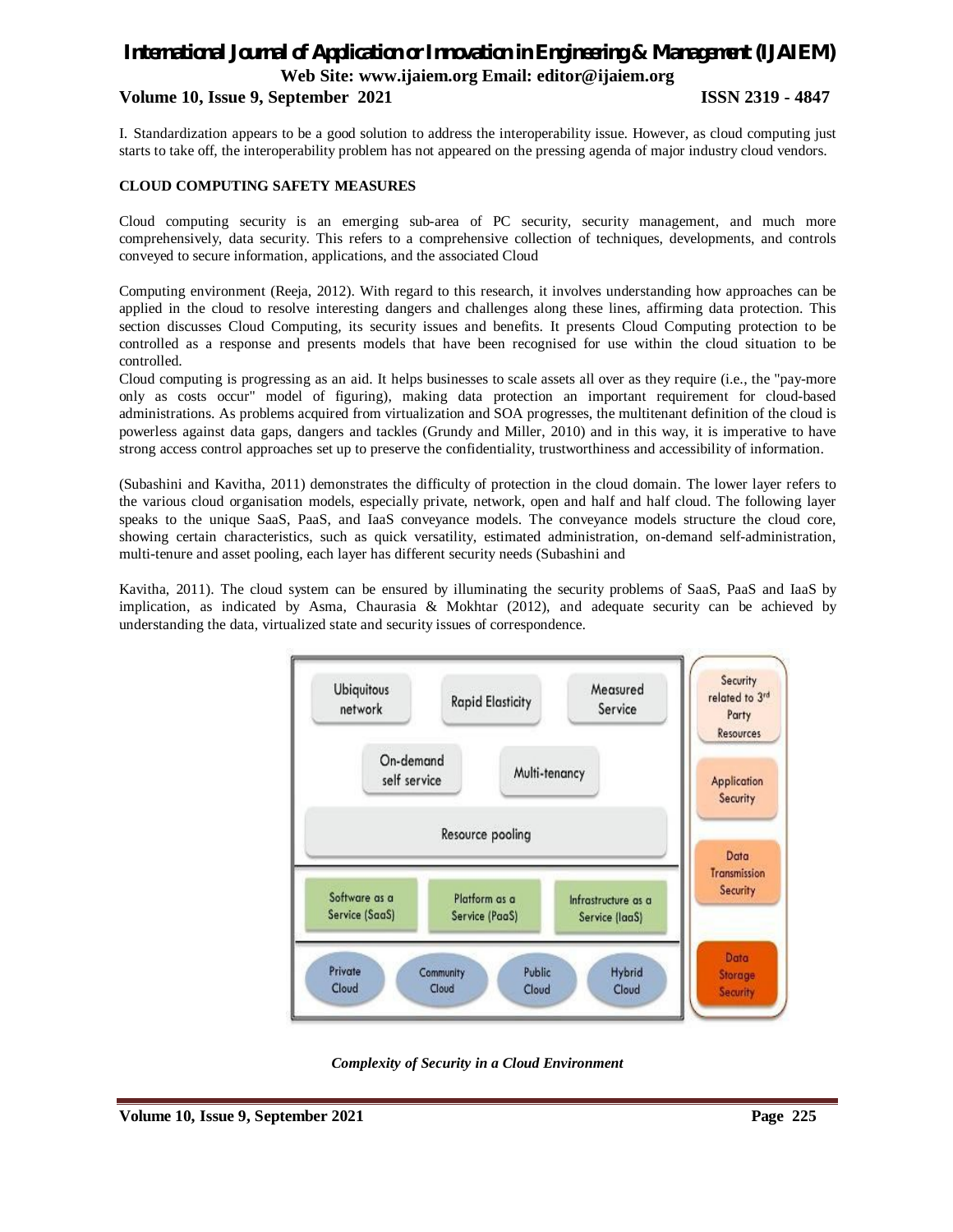## *International Journal of Application or Innovation in Engineering & Management (IJAIEM)*

**Web Site: www.ijaiem.org Email: editor@ijaiem.org**

#### **Volume 10, Issue 9, September 2021 ISSN 2319 - 4847**

#### **What is Cloud Security Architecture?**

A cloud security architecture (also sometimes called a "cloud computing security architecture") is defined by the security layers, design, and structure of the platform, tools, software, infrastructure, and best practices that exist within a cloud security solution. A cloud security architecture provides the written and visual model to define how to configure and secure activities and operations within the cloud, including such things as identity and access management; methods and controls to protect applications and data; approaches to gain and maintain visibility into compliance, threat posture, and overall security; processes for instilling security principles into cloud services development and operations; policies and governance to meet compliance standards; and physical infrastructure security components.

Cloud security, in general, refers to the protection of information, applications, data, platforms, and infrastructure that operate or exist within the cloud. Cloud security is applicable to all types of cloud computing infrastructures, including public clouds, private clouds, and hybrid clouds. Cloud security is a type of cybersecurity.

Key Elements of a Cloud Security Architecture

When developing a cloud security architecture several critical elements should be included:

- Security at Each Layer
- Centralized Management of Components
- Redundant & Resilient Design
- Elasticity & Scalability
- Appropriate Storage for Deployments
- Alerts & Notifications
- Centralization, Standardization, & Automation

Shared Responsibility within Cloud Security Architectures

The types of service models in use by a business define the types of cloud security architectures that are most applicable. The service models are: Infrastructure as a Service (IaaS), Software as a Service (SaaS), and Platform as a Service (PaaS).

Organizations that offer cloud services typically adhere to a shared responsibility model—that is, the cloud service provider is responsible for the security of the components necessary to operate the cloud service (software, computing, storage, database, networking, hardware, infrastructure, etc.). The customer is responsible for protecting the data and information that is stored in the cloud, as well as how they may access that data (identity and access management). Responsibilities vary slightly depending on the type of service (IaaS, SaaS, or PaaS).

Infrastructure as a Service (IaaS) Shared Responsibility

With an IaaS, a business purchases the infrastructure from a cloud provider and the business typically installs their own operating systems, applications, and middleware. An example of an IaaS is Azure (Microsoft). In an IaaS, the customer is usually responsible for the security associated with anything they own or install on the infrastructure.

Software as a Service (SaaS) Shared Responsibility

With a SaaS, an organization purchases the use of a cloud-based application from a provider. Examples of SaaS include Office 365 or Salesforce. In a SaaS, the customer is typically only responsible for the security components associated with accessing the software, such identity management, customer network security, etc. The software provider manages the security backend.

Platform as a Service (PaaS) Shared Responsibility

With a PaaS, a business purchases a platform from a cloud provider to develop, run, and manage applications without developing or managing the underlying platform infrastructure required for the applications. An example of a PaaS would be Amazon Web Services (AWS). In a PaaS, the customer is responsible for the security associated with application implementation, configurations, and permissions.

Cloud Security Architectures by Service Model

IaaS Cloud Security Architecture Components

Security architecture components in an IaaS cloud environment may include endpoint protection (EPP), a cloud access security broker (CASB), a vulnerability management solution, access management, and data and network encryption. SaaS Cloud Security Architecture Components

SaaS security architecture components should include application security, identity and access management as well as a cloud access security broker (CASB) to facilitate visibility, access controls and data protection using APIs, proxies, or gateways.

PaaS Cloud Security Architecture Components

A PaaS security architecturemay require both standard cloud security architecture solutions, as well as less common solutions, such as a Cloud Workload Protection Platform (CWPP).

Types of Cloud Security Architectures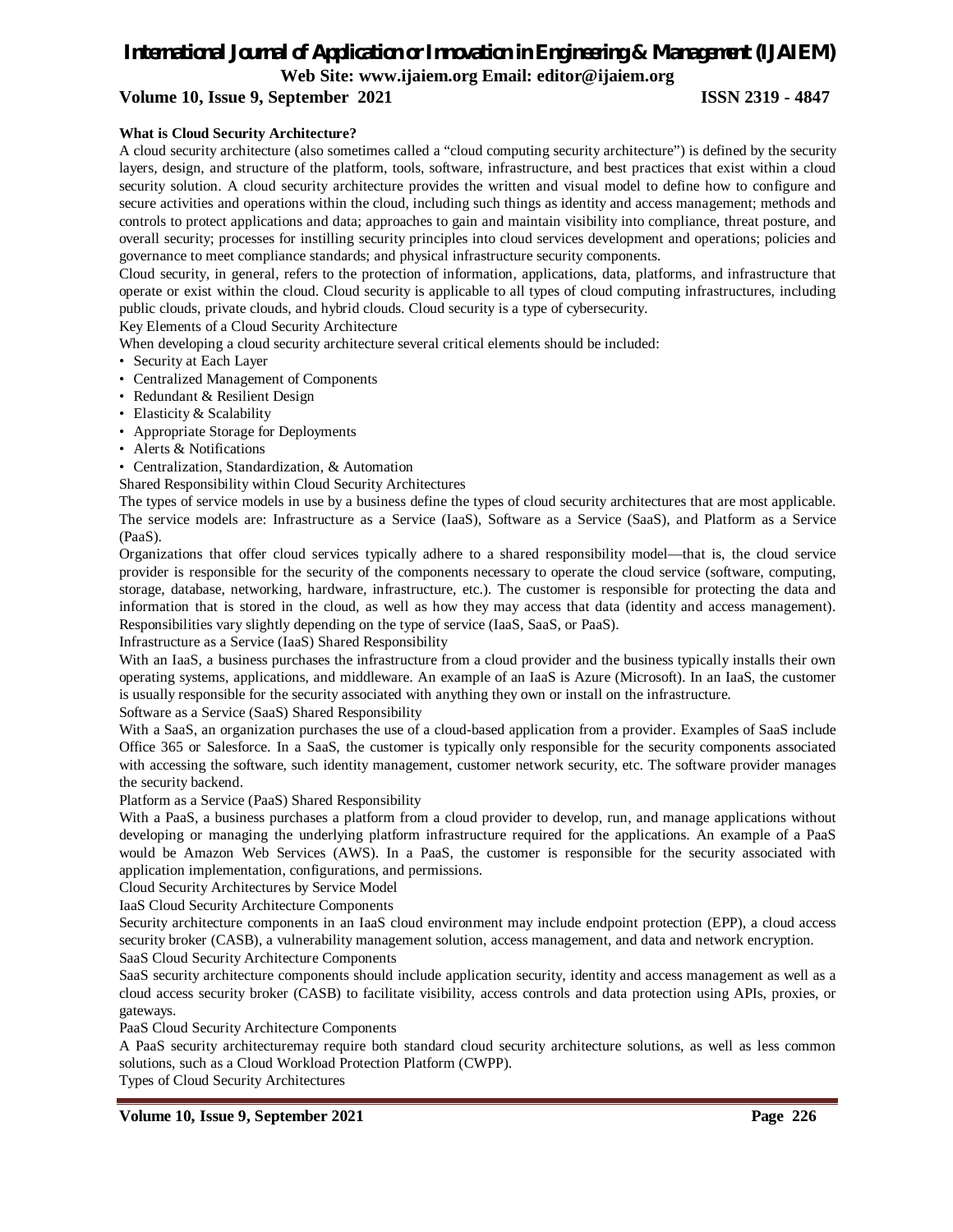# *International Journal of Application or Innovation in Engineering & Management (IJAIEM)*

**Web Site: www.ijaiem.org Email: editor@ijaiem.org**

#### **Volume 10, Issue 9, September 2021 ISSN 2319 - 4847**

A cloud security architecture typically includes components and best practices relevant to the types of cloud security services the business wishes to secure. Examples include an AWS cloud security architecture, Google infrastructure security, or an Azure security architecture. Additional key components of a cloud security architecture include the cloud "shared responsibility model" and the principles of "zero trust architecture."

### **Principles of Cloud Security Architecture**

A well-designed cloud security architecture should be based on the following key principles:

Identification—Knowledge of the users, assets, business environment, policies, vulnerabilities and threats, and risk management strategies (business and supply chain) that exist within your cloud environment.

Security Controls—Defines parameters and policies implemented across users, data, and infrastructure to help manage the overall security posture.

Security by Design—Defines the control responsibilities, security configurations, and security baseline automations. Usually standardized and repeatable for deployment across common use cases, with security standards, and in audit requirements.

Compliance—Integrates industry standards and regulatory components into the architecture and ensures standards and regulatory responsibilities are met.

Perimeter Security—Protects and secures traffic in and out of organization's cloud-based resources, including connection points between corporate network and public internet.

Segmentation—Partitions the architecture into isolated component sections to prevent lateral movement in the case of a breach. Often includes principles of 'least privilege'.

User Identity and Access Management—Ensures understanding, visibility, and control into all users (people, devices, and systems) that access corporate assets. Enables enforcement of access, permissions, and protocols.

Data encryption—Ensures data at rest and traveling between internal and external cloud connection points is encrypted to minimize breach impact.

Automation—Facilitates rapid security and configuration provisioning and updates as well as quick threat detection.

Logging and Monitoring—Captures activities and constant observation (often automated) of all activity on connected systems and cloud-based services to ensure compliance, visibility into operations, and awareness of threats.

Visibility—Incorporates tools and processes to maintain visibility across an organization's multiple cloud deployments.

Flexible Design—Ensuring architecture design is sufficiently agile to develop and incorporate new components and solutions without sacrificing inherent security.

### **CONCLUSION:-**

Although Cloud computing can be seen as a new phenomenon which is set to revolutionizes the way we use the Internet, there is much to be cautious about. There are many new technologies emerging at a rapid rate, each with technological advancements and with the potential of making human's lives easier. However, one must be very careful to understand the security risks and challenges posed in utilizing these technologies. Cloud computing is no exception. In this paper key security considerations and challenges which are currently faced in the Cloud computing are highlighted. Cloud computing has the potential to become a frontrunner in promoting a secure, virtual and economically viable IT solution in the future.

 Many enhancements in existing solutions as well as more mature and newer solutions are urgently needed to ensure that cloud computing benefits are fully realized as its adoption accelerates. Cloud computing is still in its infancy, and how the security and privacy landscape changes will impact its successful, widespread adoption.

### **References:-**

1. Mell P, Grance T. The NIST definition of cloud computing. Commun ACM. 2010;53(6):50. [Google Scholar]

- 2. Brown A, Weihl B. Official Google Blog. 2011. Jun 24, [2011-08-05]. webcite An Update on Google Health and Google PowerMeter http://googleblog.blogspot.com/2011/06/update-on-google-health-and-google.html.
- 3. Armbrust M, Fox A, Griffith R, Joseph AD, Katz R, Konwinski A, Lee G, Patterson D, Rabkin A, Stoica I, Zaharia M. A view of cloud computing. Commun ACM. 2010;53(4):50–58. doi: 10.1145/1721654.1721672. [CrossRef] [Google Scholar]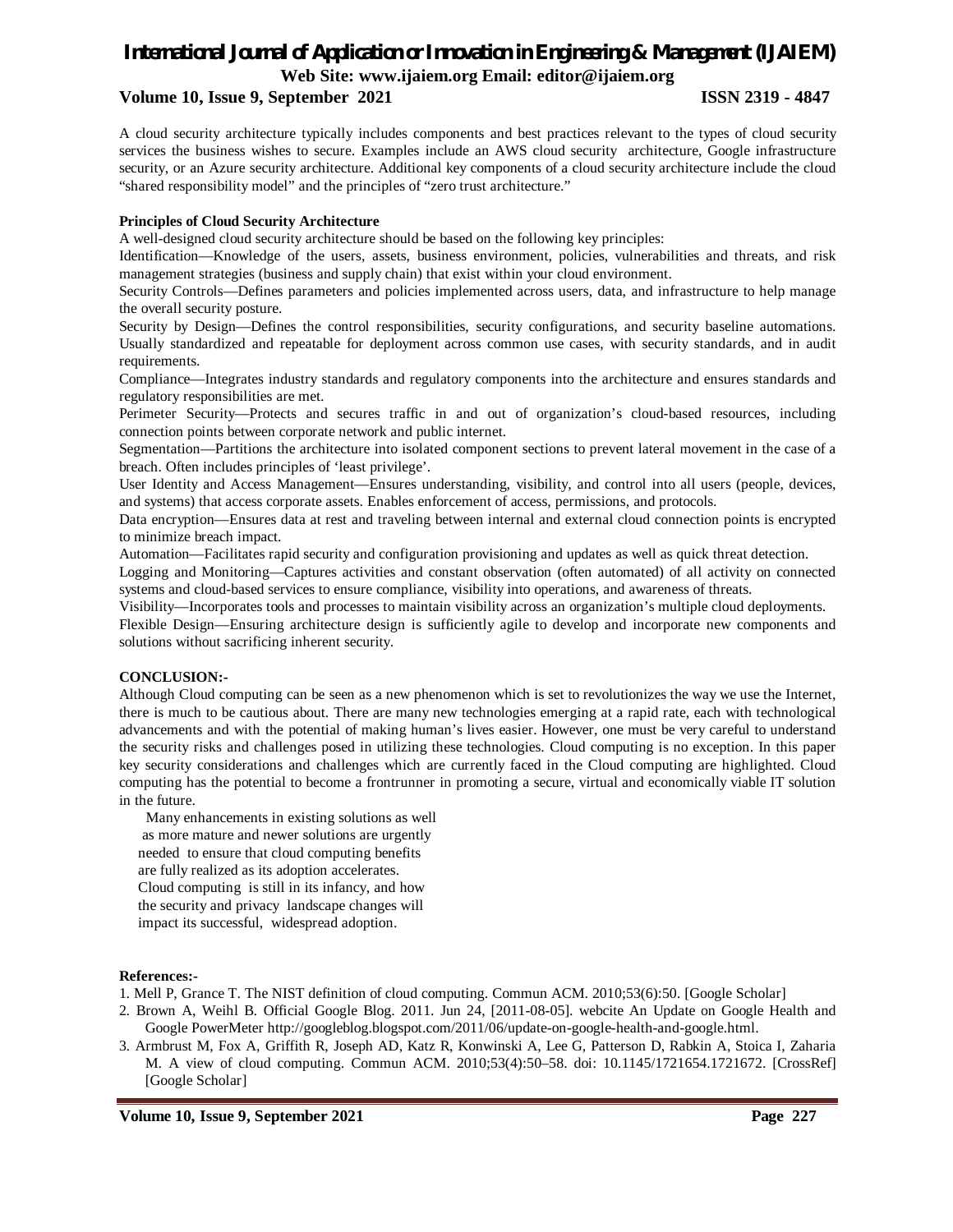- 4. Technology firms and health care: heads in the cloud: digitising America's health records could be a huge business Will it? The Economist (US) 2011;399(8727):63. [Google Scholar]
- 5. Li ZJ, Chen C, Wang K. Cloud computing for agent-based urban transportation systems. IEEE Intell Syst. 2011;26(1):73–79. [Google Scholar]
- 6. Behrend TS, Wiebe EN, London JE, Johnson EC. Cloud computing adoption and usage in community colleges. Behav Inf Technol. 2011;30(2):231–240. doi: 10.1080/0144929X.2010.489118. [CrossRef] [Google Scholar]
- 7. DarkGovernment. 2009. Jul 23, [2011-07-11]. webcite NSA Embraces Cloud Computing http://www.darkgovernment.com/news/nsa-embraces-cloud-computing.
- 8. Chatman C. How cloud computing is changing the face of health care information technology. J Health Care Compliance. 2010 Jun;12(3):37–70. [Google Scholar]
- 9. Dudley JT, Pouliot Y, Chen R, Morgan AA, Butte AJ. Translational bioinformatics in the cloud: an affordable alternative. Genome Med. 2010;2(8):51. doi: 10.1186/gm172. http://www.genomemedicine.com/content/2/8/51.gm172 [PMC free article] [PubMed] [CrossRef] [Google Scholar]
- 10. Schweitzer EJ. Reconciliation of the cloud computing model with US federal electronic health record regulations. J Am Med Inform Assoc. 2011 Jul 4; doi: 10.1136/amiajnl-2011-000162.amiajnl-2011-000162 [PMC free article] [PubMed] [CrossRef] [Google Scholar]
- 11. Haughton J. Year of the underdog: Cloud-based EHRs. Health Manag Technol. 2011;32(1):9. [Google Scholar]
- 12. Kabachinski J. What's the forecast for cloud computing in healthcare? Biomed Instrum Technol. 2011;45(2):146–50. doi: 10.2345/0899-8205-45.2.146. [PubMed] [CrossRef] [Google Scholar]
- 13. Rosenthal A, Mork P, Li MH, Stanford J, Koester D, Reynolds P. Cloud computing: a new business paradigm for biomedical information sharing. J Biomed Inform. 2010 Apr;43(2):342–53. doi: 10.1016/j.jbi.2009.08.014.S1532- 0464(09)00115-4 [PubMed] [CrossRef] [Google Scholar]
- 14. Anderson NR, Lee ES, Brockenbrough JS, Minie ME, Fuller S, Brinkley J, Tarczy-Hornoch P. Issues in biomedical research data management and analysis: needs and barriers. J Am Med Inform Assoc. 2007;14(4):478–88. doi: 10.1197/jamia.M2114. http://jamia.bmj.com/cgi/pmidlookup?view=long&pmid=17460139.M2114 [PMC free article] [PubMed] [CrossRef] [Google Scholar]
- 15. Dudley JT, Butte AJ. In silico research in the era of cloud computing. Nat Biotechnol. 2010 Nov;28(11):1181–5. doi: 10.1038/nbt1110-1181.nbt1110-1181 [PMC free article] [PubMed] [CrossRef] [Google Scholar]
- 16. Wall DP, Kudtarkar P, Fusaro VA, Pivovarov R, Patil P, Tonellato PJ. Cloud computing for comparative genomics. BMC Bioinformatics. 2010;11:259. doi: 10.1186/1471-2105-11-259. http://www.biomedcentral.com/1471- 2105/11/259.1471-2105-11-259 [PMC free article] [PubMed] [CrossRef] [Google Scholar]
- 17. Schatz MC, Langmead B, Salzberg SL. Cloud computing and the DNA data race. Nat Biotechnol. 2010 Jul;28(7):691–3. doi: 10.1038/nbt0710-691.nbt0710-691 [PMC free article] [PubMed] [CrossRef] [Google Scholar]
- 18. Avila-Garcia MS, Trefethen AE, Brady M, Gleeson F, Goodman D. Lowering the barriers to cancer imaging. eScience 2008: IEEE 4th International Conference on eScience; The 4th IEEE International Conference on eScience; December 8-12, 2008; Indiana, USA. New York, NY: IEEE; 2008. [CrossRef] [Google Scholar]
- 19. Bateman A, Wood M. Cloud computing. Bioinformatics. 2009 Jun 15;25(12):1475. doi: 10.1093/bioinformatics/btp274. http://bioinformatics.oxfordjournals.org/cgi/pmidlookup?view=long&pmid=19435745.btp274 [PubMed] [CrossRef]
- [Google Scholar] 20. Kudtarkar P, Deluca TF, Fusaro VA, Tonellato PJ, Wall DP. Cost-effective cloud computing: a case study using the comparative genomics tool, roundup. Evol Bioinform Online. 2010;6:197–203. doi: 10.4137/EBO.S6259. http://www.la-press.com/article.php?article\_id=2422. [PMC free article] [PubMed] [CrossRef] [Google Scholar]
- 21. Memon FN, Owen AM, Sanchez-Graillet O, Upton GJ, Harrison AP. Identifying the impact of G-quadruplexes on Affymetrix 3' arrays using cloud computing. J Integr Bioinform. 2010;7(2):111. doi: 10.2390/biecoll-jib-2010- 111.421 [PubMed] [CrossRef] [Google Scholar]
- 22. Vaquero LM, Rodero-Merino L, Caceres J, Lindner M. A break in the clouds: towards a cloud definition. ACM SIGCOMM Comput Commun Rev. 2008 Jan;39(1):50–55. doi: 10.1145/1496091.1496100. [CrossRef] [Google Scholar]
- 23. Iyer B, Henderson JC. Preparing for the future: understanding the seven capabilities of cloud computing. MIS Q Exec. 2010;9(2):117–131. [Google Scholar]
- 24. Vouk MA. Cloud computing: issues, research and implementations. J Comput Inf Technol. 2008;16(4):235–246. doi: 10.2498/cit.1001391. [CrossRef] [Google Scholar]
- 25. Han Y. On the clouds: a new way of computing. Inf Technol Libr 2010 June; 87-92. 2010 Jun 1;29(2) [Google Scholar]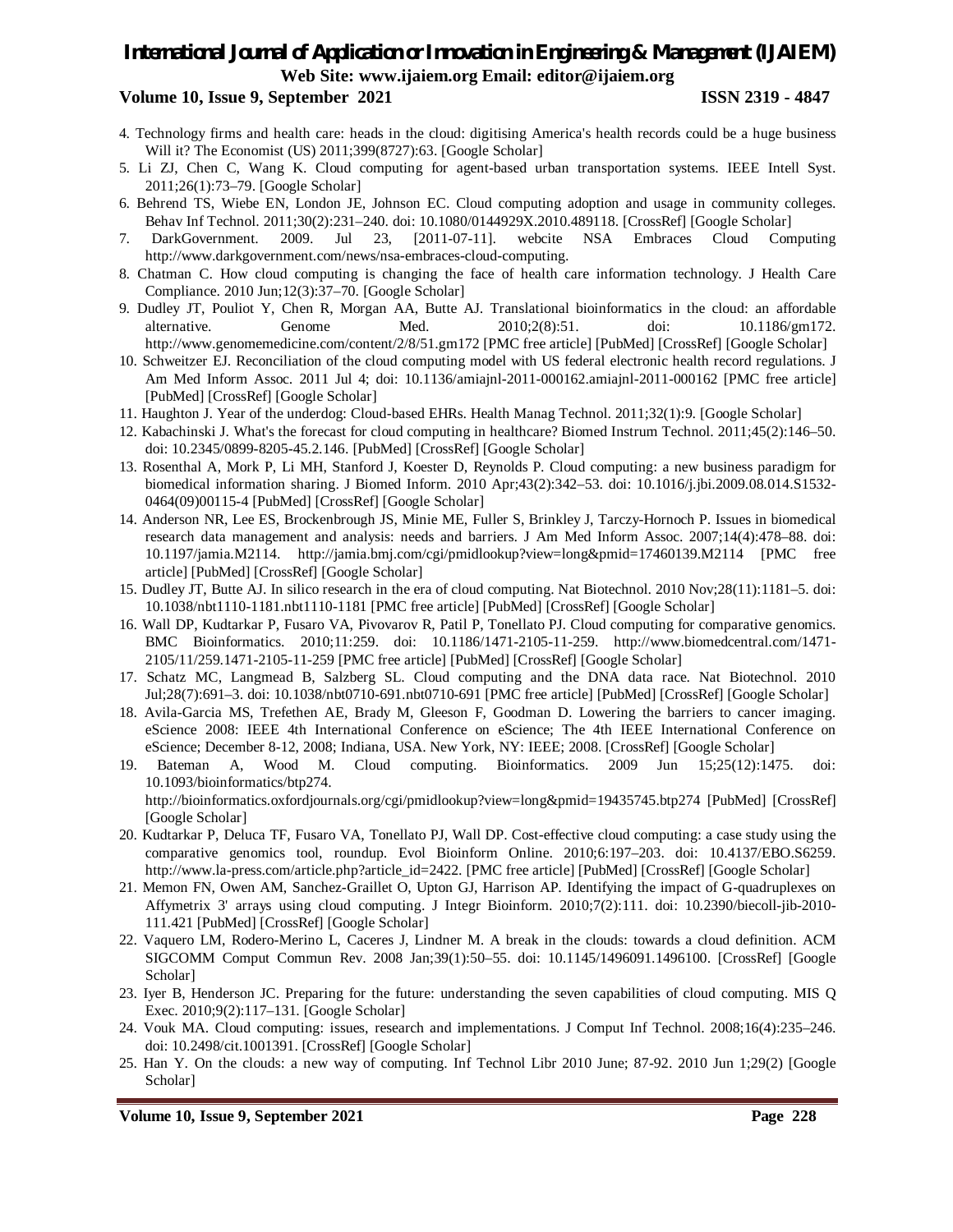- 26. Cervone HF. An overview of virtual and cloud computing. OCLC Syst Serv. 2010;26(3):162–165. doi: 10.1108/10650751011073607. [CrossRef] [Google Scholar]
- 27. IBM and Juniper Networks Solutions Brief IBM Global Services. 2009. [2011-07-25]. webcite IBM and Juniper Networks: Delivering Solutions That Transform Your Networking Infrastructure ftp://public.dhe.ibm.com/common/ssi/ecm/en/jns03002usen/JNS03002USEN.PDF.
- 28. Sittig DF, Singh H. Eight rights of safe electronic health record use. JAMA. 2009 Sep 9;302(10):1111–3. doi: 10.1001/jama.2009.1311.302/10/1111 [PubMed] [CrossRef] [Google Scholar]
- 29. Wang X, Tan Y. Application of cloud computing in the health information system. Proceedings of the 2010 International Conference on Computer Application and System Modeling (ICCASM); International Conference on Computer Application and System Modeling; October 22-24, 2010; Taiyuan, China. New York, NY: IEEE; 2010. [CrossRef] [Google Scholar]
- 30. He C, Jin X, Zhao Z, Xiang T. A cloud computing solution for hospital information system. Proceedings of the 2010 IEEE International Conference on Intelligent Computing and Intelligent Systems (ICIS); IEEE International Conference on Intelligent Computing and Intelligent Systems (ICIS 2010); October 29-31, 2010; Xiamen, China. New York, NY: IEEE; 2010. [CrossRef] [Google Scholar]
- 31. Botts N, Thoms B, Noamani A, Horan TA. Cloud computing architectures for the underserved: public health cyberinfrastructures through a network of healthATMs. Proceedings of the 2010 43rd Hawaii International Conference on System Sciences (HICSS); The 43rd Hawaii International Conference on System Sciences; January 5-8 , 2010; Hawaii, USA. New York, NY: IEEE; 2010. [CrossRef] [Google Scholar]
- 32. Yang CT, Chen LT, Chou WL, Wang KC. Implementation of a medical image file accessing system on cloud computing. Proceedings of the 2010 IEEE 13th International Conference on Computational Science and Engineering (CSE); The 13th IEEE International Conference on Computational Science and Engineering; December 11-13, 2010; Hong Kong, China. New York, NY: IEEE; 2010. [CrossRef] [Google Scholar]
- 33. Hoang DB, Chen L. Mobile cloud for assistive healthcare (MoCAsH). Proceedings of the; the IEEE Asia-Pacific Services Computing Conference; December 6-10 , 2010; Hangzhou, China. Asia-Pacific: :; 2010. [CrossRef] [Google Scholar]
- 34. Guo L, Chen F, Chen L, Tang X. The building of cloud computing environment for e-health. Proceedings of the 2010 International Conference on E-Health Networking, Digital Ecosystems and Technologies (EDT); The IEEE International Conference on E-Health Networking; July 1-3, 2010; Lyon, France. New York, NY: IEEE; 2010. [CrossRef] [Google Scholar]
- 35. Alagoz F, Valdez AC, Wilkowska W, Ziefle M, Dorner S, Holzinger A. From cloud computing to mobile Internet, from user focus to culture and hedonism: the crucible of mobile health care and wellness applications. Proceedings of the 2010 5th International Conference on Pervasive Computing and Applications (ICPCA); The 5th International Conference on pervasive Computing and Applications (ICPCA); December 1-3, 2010; Maribor, Slovenia. New York, NY: IEEE; 2010. [CrossRef] [Google Scholar]
- 36. Rolim CO, Koch FL, Westphall CB, Werner J, Fracalossi A, Salvador GS. A cloud computing solution for patient's data collection in health care institutions. In: Proceedings of the 2nd International Conference on eHealth, Telemedicine, and Social Medicine; February 10-16, 2010; New York, NY: IEEE. 2010. Feb 10, [CrossRef] [Google Scholar]
- 37. Nkosi MT, Mekuria F. Cloud computing for enhanced mobile health applications. Proceedings of the 2010 IEEE 2nd International Conference on Cloud Computing Technology and Science (CloudCom); The 2nd IEEE International Conference on Cloud Computing Technology and Science; Nov 30- Dec 3, 2010; Indianapolis, USA. New York, NY: IEEE; 2010. [CrossRef] [Google Scholar]
- 38. Rao GSVRK. Sundararaman K, Parthasarathi J. Dhatri: a pervasive cloud initiative for primary healthcare services. Proceedings of the 2010 14th International Conference on Intelligence in Next Generation Networks (ICIN); The 14th IEEE International Conference on Intelligence in Next Generation Networks (ICIN); October 11-14, 2010; Berlin, Germany. New York, NY: IEEE; 2010. [CrossRef] [Google Scholar]
- 39. Koufi V, Malamateniou F, Vassilacopoulos G. Ubiquitous access to cloud emergency medical services. Proceedings of the 2010 10th IEEE International Conference on Information Technology and Applications in Biomedicine (ITAB); The 10th IEEE International Conference on Information Technology and Applications in Biomedicine (ITAB); November 3-5, 2010; Corfu, Greece. New York, NY: IEEE; 2010. [CrossRef] [Google Scholar]
- 40. Arrais JP, Oliveira JL. On the exploitation of cloud computing in bioinformatics. Proceedings of the 2010 10th IEEE International Conference on Information Technology and Applications in Biomedicine (ITAB); The IEEE 10th International Conference on Information Technology and Applications in Biomedicine (ITAB); November 3-5, 2010; Corfu, Greece. New York, NY: IEEE; 2010. [CrossRef] [Google Scholar]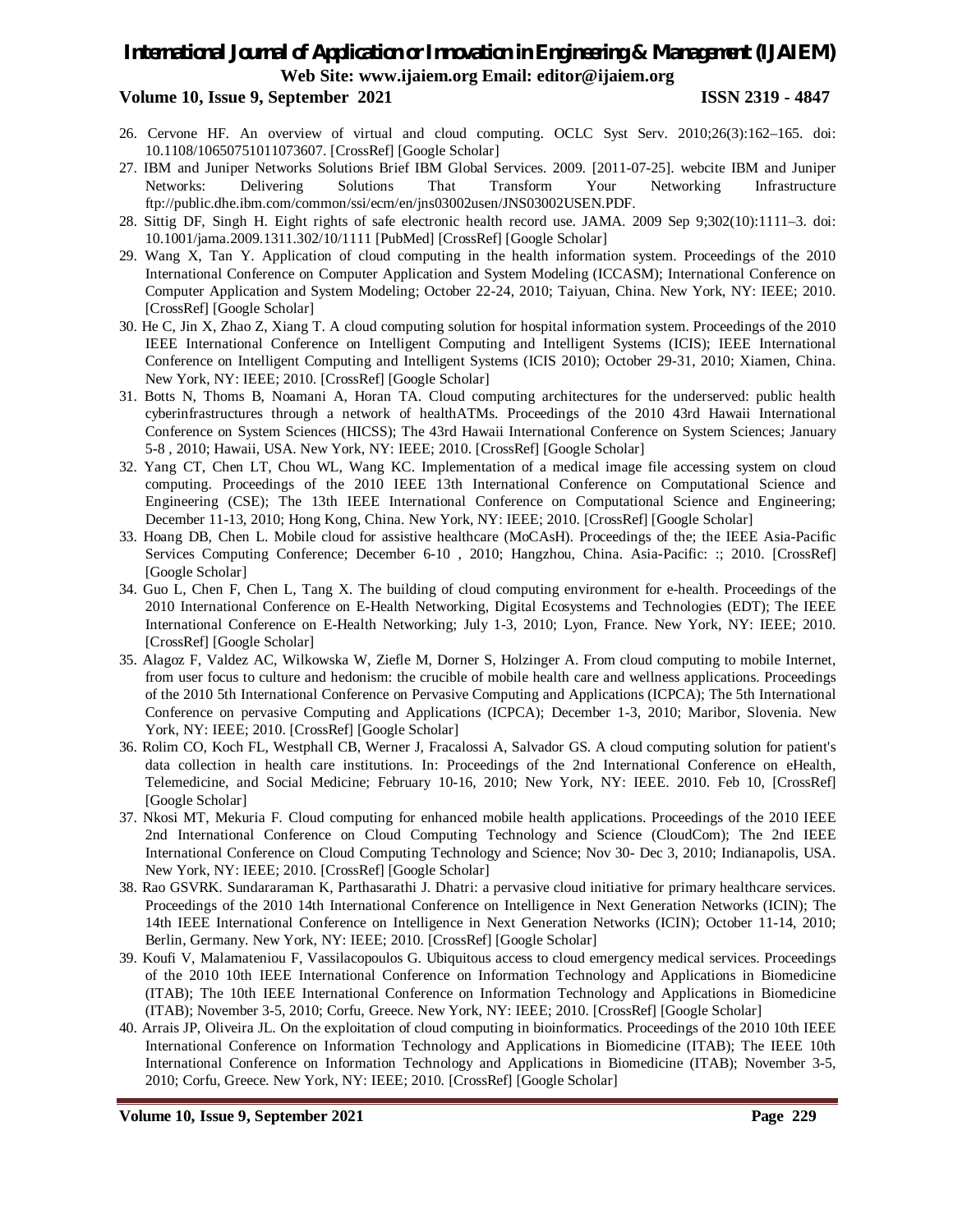- 41. Amazon Web Services. 2011. [2011-07-20]. webcite AWS Case Study: Harvard Medical School http://aws.amazon.com/solutions/case-studies/harvard/
- 42. Business Wire The Free Library. 2008. [2011-07-25]. webcite DiskAgent Launches New Remote Backup and Loss Protection Software as a Service Offering http://www.thefreelibrary.com/DiskAgent(TM)+Launches+New+Remote+Backup+and+Loss+Protection+Software.. .-a0182194404.
- 43. Strukhoff R, O'Gara M, Moon N, Romanski P, White E. SYS-CON Media, Inc. 2009. Mar 20, [2011-07-18]. webcite Cloud Expo: Healthcare Clients Adopt Electronic Health Records with Cloud-Based Services http://cloudcomputing.sys-con.com/node/886530.
- 44. Editorial Staff HealthImaging.com. 2010. Feb 16, [2011-07-19]. webcite Acumen Nabs ONC Cloud Computing Contract http://www.healthimaging.com/index.php?option=com\_articles&view=article&id=20648:acumen-nabsonc-cloud-computing-contract&division=hiit.
- 45. Korea IT Times IT Times. 2010. Jul 20, [2011-08-05]. webcite Telstra Plans Launch of E-Health Cloud Services, Tip of the Iceberg for Opportunity http://www.koreaittimes.com/story/9826/telstra-plans-launch-e-health-cloudservices-tip-iceberg-opportunity.
- 46. IBM Press Room IBM. 2010. Nov 22, [2011-08-05]. webcite European Union Consortium Launches Advanced Cloud Computing Project With Hospital and Smart Power Grid Provider http://www-03.ibm.com/press/us/en/pressrelease/33067.wss.
- 47. Danek J. Public Works Government Services Canada. 2009. Oct 6, [2011-08-05]. webcite Cloud Computing and the Canadian Environment http://www.scribd.com/doc/20818613/Cloud-Computing-and-the-Canadian-Environment.
- 48. Avery P. IT Business Edge. 2009. Aug 26, [2011-08-05]. webcite Research Indicates Increase in Cloud Computing http://www.itbusinessedge.com/cm/community/kn/blog/research-indicates-increase-in-cloud-computing/?cs=35256.
- 49. Cherry S. Forecast for cloud computing: up, up, and away. IEEE Spectrum. 2009 Oct;46(10):68. [Google Scholar]
- 50. Bannerman PL. Proceedings of the 17th Asia Pacific Software Engineering Conference Cloud Workshop. New York, NY: IEEE; 2010. Cloud Computing Adoption Risks: State of Play; pp. 10–16. [Google Scholar]
- 51. Armbrust M, Fox A, Griffith R, Joseph AD, Katz RH, Konwinski A, Lee G, Patterson DA, Rabkin A, Stoica I, Zaharia M. EECS Department, UC Berkeley. 2009. [2011-09-08]. webcite Above the Clouds: A Berkeley View of Cloud Computing. Technical Report http://www.eecs.berkeley.edu/Pubs/TechRpts/2009/EECS-2009-28.pdf.
- 52. Everett C. Cloud computing: a question of trust. Comput Fraud Secur. 2009 Jun 10;(6):5–7. doi: 10.1016/S1361- 3723(09)70071-5. [CrossRef] [Google Scholar]
- 53. Jansen W, Grance T. National Institute of Standards and Technology, US Department of Commerce. 2011. Jan, [2011-09-08]. webcite Guidelines on Security and Privacy in Public Cloud Computing http://csrc.nist.gov/publications/drafts/800-144/Draft-SP-800-144\_cloud-computing.pdf.
- 54. European Network and Information Security Agency ENISA. 2009. [2011-09-08]. webcite Cloud Computing: Benefits, Risks and Recommendations for Information Security http://www.enisa.europa.eu/act/rm/files/deliverables/cloud-computing-risk-assessment.
- 55. Zhang R, Liu L. Security models and requirements for healthcare application clouds. Proceedings of the 2010 IEEE 3rd International Conference on Cloud Computing (CLOUD); The 3rd IEEE International Conference on Cloud; July 5-10, 2010; Miami, FL, USA. New York, NY: IEEE; 2010. [CrossRef] [Google Scholar]
- 56. Baliga J, Ayre RWA, Hinton K, Tucker RS. Green cloud computing: balancing energy in processing, storage, and transport. Proc IEEE. 2011;99(1):149–167. doi: 10.1109/JPROC.2010.2060451. [CrossRef] [Google Scholar]
- 57. Durkee D. Why cloud computing will never be free. Commun ACM. 2010;53(5):70–69. doi: 10.1145/1735223.1735243. [CrossRef] [Google Scholar]
- 58. European Network and Information Security Agency ENISA. 2009. Nov, [2011-07-23]. webcite An SME Perspective on Cloud Computing: Survey http://www.enisa.europa.eu/act/rm/files/deliverables/cloud-computingsme-survey/
- 59. Microscoft Corp. 2010. Nov, [2011-09-07]. webcite Privacy in the Cloud: A Microsoft Perspective http://www.microsoft.com/privacy/cloudcomputing.aspx.
- 60. Google Privacy Center Google. 2010. Oct 3, [2011-08-06]. webcite Privacy Policy http://www.google.com/google-ds/intl/en/privacy.html.
- 61. Amazon Web Services. 2008. Oct 01, [2011-08-05]. webcite AWS Privacy Notice http://aws.amazon.com/privacy/
- 62. Cloud Security Alliance. 2009. Dec, [2011-07-25]. webcite Security Guidance for Critical Areas of Focus in Cloud Computing V2.1 http://www.cloudsecurityalliance.org/csaguide.pdf.
- 63. US Department of Health & Human Services. 1996. [2011-07-26]. webcite The Health Insurance Portability and Accountability Act of 1996 (HIPAA) Privacy and Security Rules http://www.hhs.gov/ocr/privacy/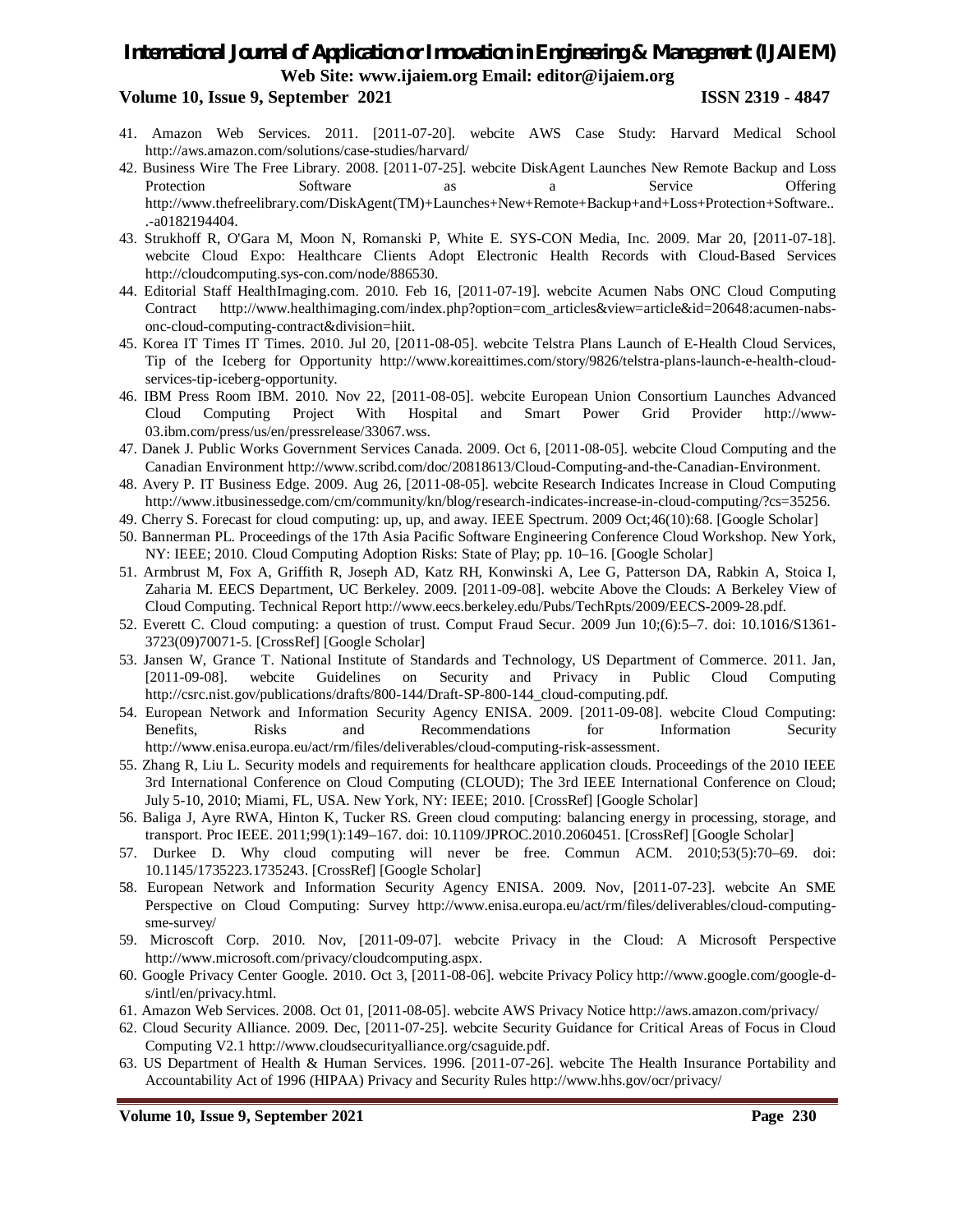- 64. Minister of Justice, Canada. 2011. Jan 1, [2011-08-05]. webcite Personal Information Protection and Electronic Documents Act (PIPEDA) http://laws.justice.gc.ca/PDF/Readability/P-8.6.pdf.
- 65. European Commission. [2011-08-06]. webcite EuroPriSe: The European Privacy Seal for IT Products and IT-Based Services https://www.european-privacy-seal.eu/
- 66. United Nations United Nations Commission on International Trade Law. 2010. [2011-08-05]. webcite UNCITRAL Legislative Guide on Secured Transactions http://www.uncitral.org/pdf/english/texts/security-lg/e/09-82670\_Ebook-Guide\_09-04-10English.pdf.
- 67. Pearson S. Taking account of privacy when designing cloud computing services. Proceedings of the ICSE Workshop on Software Engineering Challenges of Cloud Computing (CLOUD'09); the IEEE First international workshop on software engineering challenges for Cloud Computing (ICSE); May 16-24, 2009; Vancouver, BC, Canada. New York, NY: IEEE; 2009. [CrossRef] [Google Scholar]
- 68. Svantesson D, Clarke R. Privacy and consumer risks in cloud computing. Comput Law Secur Rev. 2010;26(4):391– 397. doi: 10.1016/j.clsr.2010.05.005. [CrossRef] [Google Scholar]
- 69. Mather T, Kumaraswamy S, Latif S. Cloud Security and Privacy: An Enterprise Perspective on Risks and Compliance (Theory in Practice) Sebastopol, CA: O'Reilly Media, Inc.; 2009. [Google Scholar]
- 70. Kuner C. Data protection law and international jurisdiction on the Internet (part 1) Int J Law Inf Technol. 2010;18(2):176–201. doi: 10.1093/ijlit/eaq002. [CrossRef] [Google Scholar]
- 71. Ward BT, Sipior JC. The Internet jurisdiction risk of cloud computing. Inf Syst Manag. 2010;27(4):334–339. doi: 10.1080/10580530.2010.514248. [CrossRef] [Google Scholar]
- 72. Financial Crimes Enforcement Network. US Department of Treasury FinCEN. [2011-07-13]. webcite Uniting and Strengthening America by Providing Appropriate Tools Required to Intercept and Obstruct Terrorism (USA PATRIOT) Act of 2001. no date http://www.fincen.gov/statutes\_regs/patriot/index.html.
- 73. Cavoukian A. Information and Privacy Commissioner, Ontario, Canada. 2009. Nov, [2011-07-13]. webcite A Discussion Paper on Privacy Externalities, Security Breach Notification and the Role of Independent Oversight http://www.ipc.on.ca/images/Resources/privacy\_externalities.pdf.
- 74. Javelin Strategy & Research. 2011. [2011-07-23]. webcite Data Breach Notifications: Victims Face Four Times Higher Risk of Fraud https://www.javelinstrategy.com/brochure-158.
- 75. Marks EA, Lozano B. Executive's Guide to Cloud Computing. Hoboken, NJ: Wiley; 2010. [Google Scholar]
- 76. White Paper Project Management Institute (PMI) 2011. [2011-07-23]. webcite Cloud Computing: The New Strategic Weapon http://www.pmi.org/~/media/PDF/Home/CloudComputing\_FINAL.ashx.
- 77. Stanoevska-Slabeva K, Wozniak T, Hoyer V. Practical guidelines for evolving IT infrastructure towards grids and clouds. In: Stanoevska-Slabeva K, Wozniak T, Ristol S, editors. Stanoevska- Slabeva K, Wozniak T, Ristol S. editors. Grid and Cloud Computing: A Business Perspective on Technology and Applications. Berlin: Springer; 2010. pp. 225–243. [Google Scholar]
- 78. US Department of Health & Human Services. Office of the National Coordinator for Health Information Technology . The ONC-Coordinated Federal Health IT Strategic Plan: 2008-2012. Washington, DC: ONC-HIT; 2008. [Google Scholar]
- 79. Kuo AM, Borycki E, Kushniruk A, Lee TS. A healthcare Lean Six Sigma System for postanesthesia care unit workflow improvement. Qual Manag Health Care. 2011;20(1):4–14. doi: 10.1097/QMH.0b013e3182033791.00019514-201101000-00004 [PubMed] [CrossRef] [Google Scholar]
- 80. Lee TS, Kuo MH. Toyota A3 report: a tool for process improvement in healthcare. Stud Health Technol Inform. 2009;143:235–40. [PubMed] [Google Scholar]
- 81. Marston S, Li Z, Bandyopadhyay S, Zhang J, Ghalsasi A. Cloud computing: the business perspective. Decis Support Syst. 2011;51(1):176–189. doi: 10.1016/j.dss.2010.12.006. [CrossRef] [Google Scholar]
- 82. Buyya R, Ranjan R. Special section: Federated resource management in grid and cloud computing systems. Future Generation Comput Syst. 2010;26(8):1189–1191. doi: 10.1016/j.future.2010.06.003. [CrossRef] [Google Scholar]
- 83. Kuo MH, Kushniruk AW, Borycki EM. Design and implementation of a health data interoperability mediator. Stud Health Technol Inform. 2010;155:101-7. [PubMed] [Google Scholar]
- 84. Gagliardi F, Muscella S. Cloud computing: data confidentiality and interoperability challenges. In: Antonopoulos N, Gillam L, editors. Antonopoulos N, Gillam L. editors. Cloud Computing: Principles, Systems and Applications (Computer Communications and Networks) London: Springer; 2010. pp. 257–270. [Google Scholar]
- 85. Knowledge@Wharton Wharton Business School, University of Pennsylvania. 2009. Apr 1, [2011-07-15]. webcite No Man Is an Island: The Promise of Cloud Computing http://knowledge.wharton.upenn.edu/article.cfm?articleid=2190.